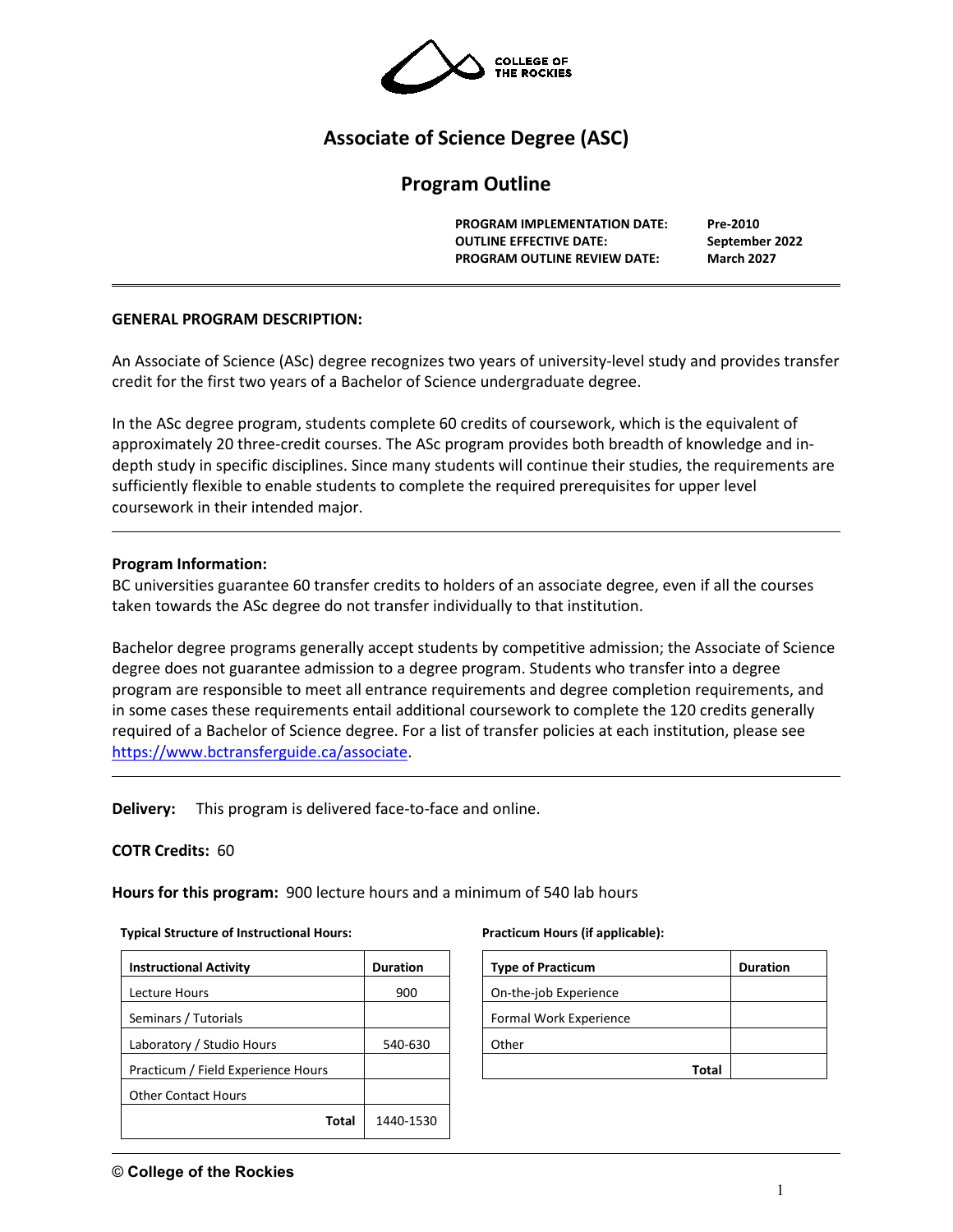Katie Burles, M.Sc

Signature

#### **APPROVAL SIGNATURES:**

Department Head Erin Aasland Hall E-mail: [aaslandhall@cotr.bc.ca](mailto:aaslandhall@cotr.bc.ca) Dean of Business and University Studies Darrell Bethune E-mail: [bethune@cotr.bc.ca](mailto:bethune@cotr.bc.ca)

Department Head Signature

EDCO

Valid from: September 2022-March 2027

Education Council Approval Date

#### **PROGRAM PREREQUISITES AND TRANSFER CREDIT:**

#### **Admission Requirements:**

- Secondary school graduation (or equivalent)
- Minimum 65% in either English Studies 12, English First Peoples 12, ENGL 090, or equivalent (refer to Course Equivalency Information on the College Website)
- Either a minimum of 65% in MATH 090, MATH 100, or Principles 12; or Pre-Calculus 11 AND Pre-Calculus 12 with a minimum of 65%; or Pre-Calculus 12 and a minimum of 75% in Calculus 12 **Recommended:** Basic computer skills

Dean Signature

#### **Flexible Assessment (FA):**

Credit can be awarded for one or more courses in this program through FA  $\boxtimes$  Yes  $\Box$  No

Learners may request formal recognition for flexible assessment at the College of the Rockies through one or more of the following processes: External Evaluation, Worksite Assessment, Demonstration, Standardized Test, Self-assessment, Interview, Products/Portfolio, Challenge Exam. Contact an Education Advisor for more information.

**Transfer Credit:** For transfer information within British Columbia, Alberta and other institutions, please visit<http://www.cotr.bc.ca/Transfer>

> Students should also contact an academic advisor at the institution where they want transfer credit.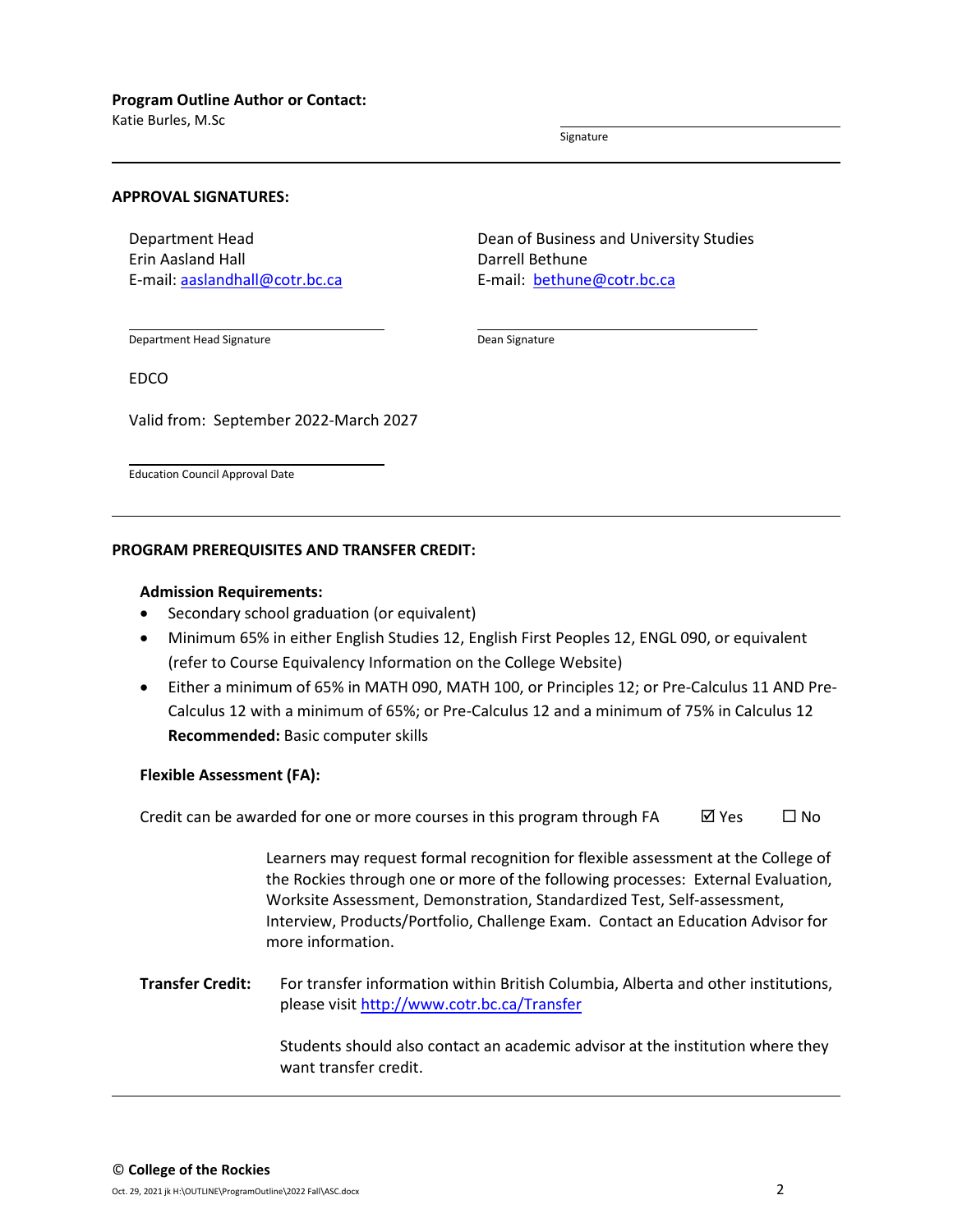### **General Requirements:**

To obtain the Associate of Science degree, students must complete 60 semester credits of first- and second-year courses.

These must include a minimum of 18 credits in Science at the second-year level taken in two or more subject areas.

A course is defined by the subject for which it is granted transfer credit at SFU or UBC or UNBC or UVic.

A Science course is defined to be any course in a subject area for which there is a Baccalaureate of Science degree at SFU or UBC (Vancouver or Okanagan Campus) or UNBC or UVic.

A second-year course is defined as a course that has assigned or unassigned transfer credit at the 200 level or higher level at SFU or UBC (Vancouver or Okanagan Campus) or UNBC or UVic.

No single course can be used to meet more than one of the specific requirements

#### **Specific Requirements and Sample Courses:**

#### **6 Credits in First Year English**

| Required: | One of:                   |
|-----------|---------------------------|
| ENGL 100  | <b>ENGL 101, ENGL 102</b> |

#### **6 credits in Mathematics**

| Required: | One of:                                |
|-----------|----------------------------------------|
| MATH 103  | MATH 101, MATH 102, MATH 104, STAT 106 |

**\*** Students should also contact the institution where they want transfer credit about the appropriate math course requirements

#### **36 credits in Science**

| At least 3 credits in a laboratory | Up to 15 credits in other science | At least 18 credits in second-year   |
|------------------------------------|-----------------------------------|--------------------------------------|
| science                            | courses                           | Science in two or more subject areas |
| ASTR 100, BIOL 101, BIOL 102,      | STAT 106 or any KNES course or    | BIOL 200, BIOL 201, BIOL 202, BIOL   |
| CHEM 101, CHEM 102, CHEM 115,      | any science course (including     | 203, BIOL 204, BIOL 208, CHEM 201,   |
| COMP 105, COMP 110, GEOG 101,      | Math) not already used to         | CHEM 202, CHEM 215, GEOG 210,        |
| GEOL 105, GEOL 106, PHYS 103,      | meet other requirements           | GEOG 211, GEOG 230, GEOG 251,        |
| <b>PHYS 104</b>                    |                                   | GEOL 220, MATH 201, MATH 202,        |
|                                    |                                   | MATH 203, MATH 205, MATH 220,        |
|                                    |                                   | MATH 221, PHYS 201, PHYS 202,        |
|                                    |                                   | <b>STAT 206</b>                      |